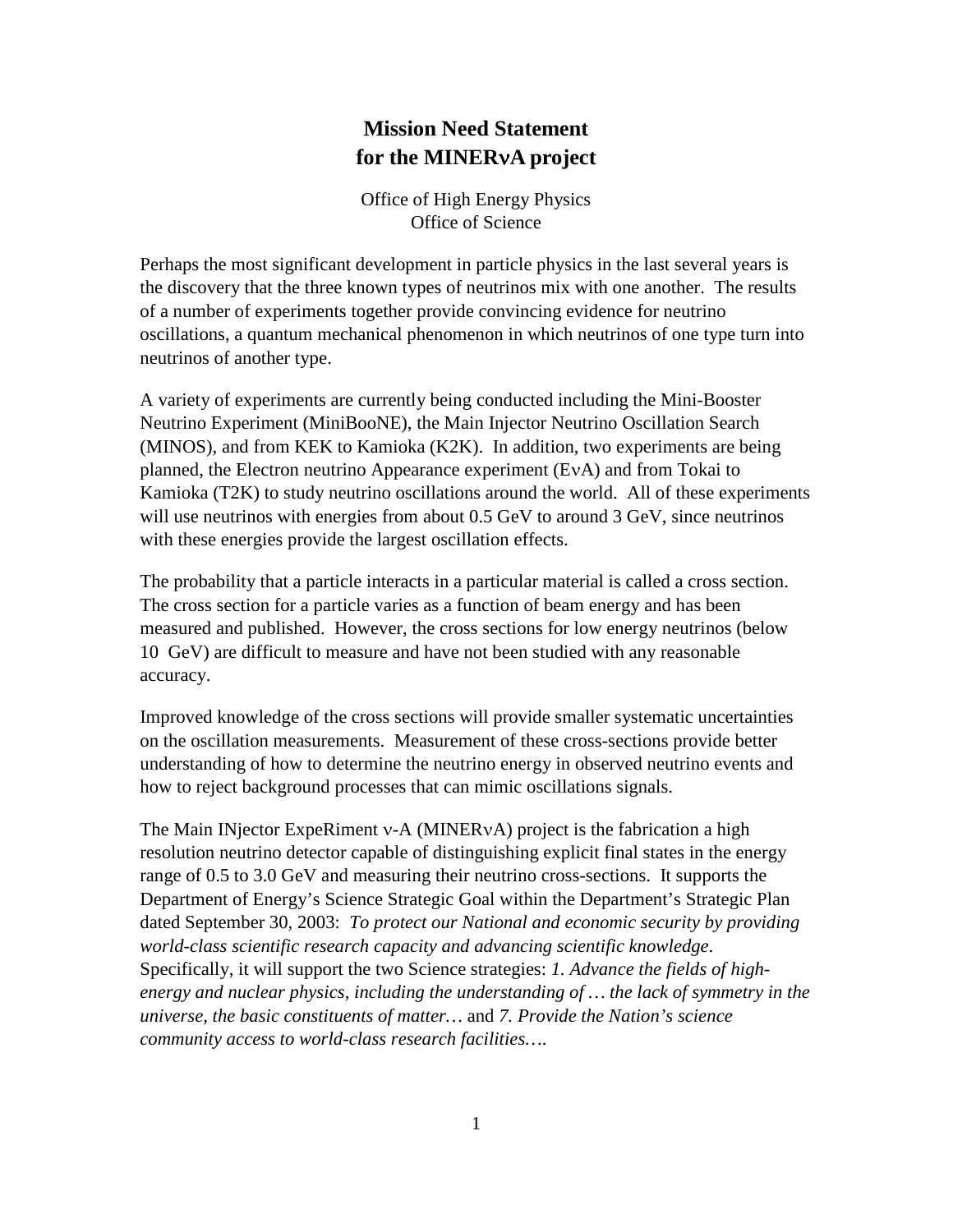### **B. Analysis to Support Mission Need**

Neutrinos very rarely react with matter as they pass through it. For example, a neutrino with energy of about 1 GeV would go through a stack of steel that measured the distance from here to the moon before it interacted. The interaction probability increases for higher energy neutrinos, and the best data on neutrino cross sections so far has been measured for the neutrinos with the beam energies of 100 GeV or higher.

The joint study on neutrinos by the American Physical Society discussed the importance of improved cross section measurements:

*"The precise determination of neutrino cross sections is an essential ingredient in the interpretation of neutrino experiments and is, in addition, capable of revealing exotic and unexpected phenomena, such as the existence of a neutrino magnetic dipole moment. Interpretation of atmospheric and long-baseline accelerator-based neutrino experiments, understanding the role of neutrinos in supernova explosions, and predicting the abundances of the elements produced in those explosions all require knowledge of neutrino cross sections. New facilities, such as the Spallation Neutron Source, and existing neutrino beams can be used to meet this essential need."*[1](#page-1-0)

#### **Alternative 1**

The NuMI (Neutrinos at Main Injector) facility at Fermilab delivers the most intense neutrino beam in the world to the MINOS experiment which currently is in operation to study neutrino oscillation. To maximize the observation probability of neutrino oscillation in the MINOS Far Detector, located in northern Minnesota, the NuMI facility produces the low energy neutrinos in the 1 to 5 GeV range. However, the MINOS detector can not measure the neutrino cross sections because it can not identify the complete set of particles produced in a neutrino interaction.

This NuMI beam can be enhanced with a relatively small and inexpensive detector that has higher detection sensitivities to the particles produced in a neutrino interaction. It will provide high quality cross section data.

#### **Alternative 2**

 $\overline{a}$ 

There are no other existing neutrino beams which produce neutrinos at the same energy. A neutrino beam could be constructed at another high intensity proton accelerator, such as the Spallation Neutron Source. This would incur additional costs (~\$200M) for the

<span id="page-1-0"></span><sup>1</sup> http://www.aps.org/neutrino/